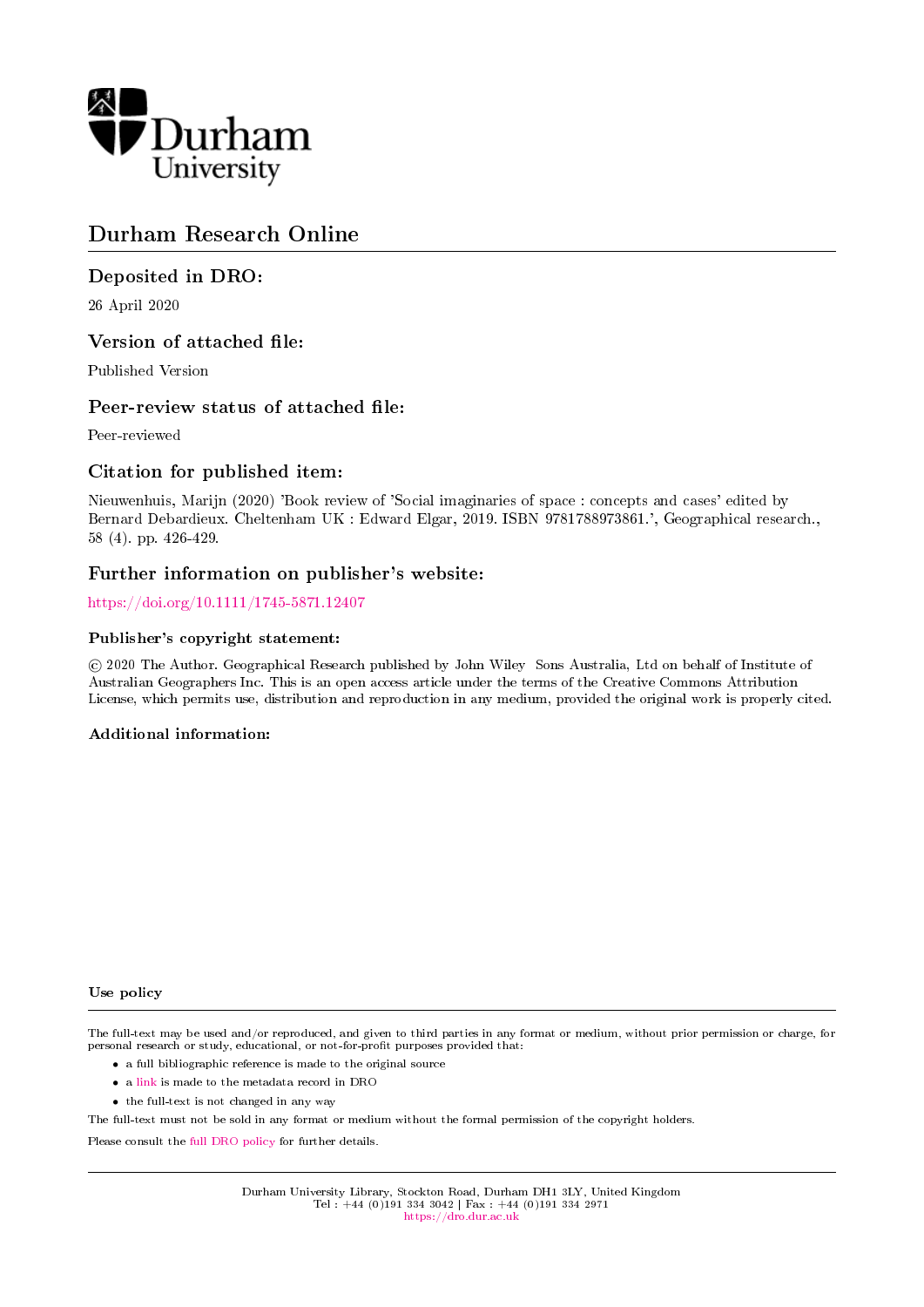Received:

**BOOK REVIEW**



# **Social Imaginaries of Space: Concepts and Cases**

### **Edited by Bernard Debardieux**

Edward Elgar, 2019

The author of *Social Imaginaries of Space: Concepts and Cases* (original: "L'espace de l'Imaginaire: Essais et detours"), Bernard Debardieux, is a Professor of Political and Cultural Geography at the University of Geneva. Earlier work written with Gilles Rudaz (Debarbieux & Rudaz, 2015) is an historically rich account of the geographical imagination and socially constructed nature of mountains. It was translated from French by Jane Marie Todd and published by the University of Chicago Press in 2015. His recent *Social Imaginaries of Space*, the subject of this review, is published by Edward Elgar as part of its New Horizons in Human Geography series. The book is translated by Sheila Malovany-Chevallier, who recently translated into English Simone de Beauvoir's (2011) *Le Deuxième Sexe.* The work is divided into 11 chapters, including four "concept" chapters (in the original, *essais*), six "case" chapters (*detours*), an opening discussion ("Framing the spatial dimension of social imaginaries"), and a conclusion in the form of an "Epiphany."

Much has been written and said in the field of human geography (among other disciplines) about imaginaries and imaginations (most notably, of course, are works by Edward Said, 1995 [1978], David Harvey, 2009 [1973], Doreen Massey (1999), and Derek Gregory, 1994, whose name, among other relevant geographers, is curiously absent in the book). Text on the back cover "proposes … a theory on how space is intrinsically linked to the making of societies." This statement will not surprise many geographers, as many works have been and continue to be written on the subject (see, for example, Jo Sharp's (2011) work on subaltern imaginations). The actual contents of the book are less theoretical and more focused on providing readers with an "invitation" (p.12) to engage with several examples and case studies of social imaginaries of space. Before exploring these, which Debardieux does in various levels of detail in the book's "cases"

and "concepts" chapters, the book starts with a discussion on the work's conceptual "framing".

In these early pages, covering the space of the first chapter, Debardieux outlines the imaginary as the "very condition of [society's] existence … the imaginary pertains to the institution of a society and therefore frames those social institutions that organise its functioning" (p.4). He distinguishes imaginary from imagination "partially" on a linguistic basis and writes that the "two terms have functioned as lexical attractors, the latter within the Francophone and the former within the Anglophone community" (p.3). The term imaginary is for that reason more prominently used than imagination. For Debardieux, it refers to a collective societal understanding of the spaces of the world. In more concrete terms, perhaps, this means that he is not so much interested in the "geographic imaginary" or the "historical imaginary," because such "qualifiers do not designate collectives" (p.4), as much as he is interested in the "imaginary of space", the "imaginary of nature". Drawing on Charles Taylor's (2004) *Modern Social Imaginaries*, and also Benedict Anderson's (2006) *Imagined Communities* among others, Debardieux explains that the social imaginary refers to "the framework or matrix that gives a collective orientation to all of the social practices and their related significations" (p.3). He explains that the social imaginary is "the very condition of [a society's] institutionalisation" (p.4).

Debardieux explains that space is "constitutive of modern social imaginaries" (p.1). His explanation of the "spatial dimension", building on insights from a somewhat eclectic range of authors (Hannah Arendt, Henri Lefebvre, Edward Said, and others), is referred to as a "condition of possibility" for the making of a social imaginary (p.10). Despite stating that the book "takes its own route" (p.8), Debardieux does not explain the ways in which his conceptualisation is necessarily different from

This is an open access article under the terms of the [Creative Commons Attribution](http://creativecommons.org/licenses/by/4.0/) License, which permits use, distribution and reproduction in any medium, provided the original work is properly cited.

<sup>© 2020</sup> The Author. Geographical Research published by John Wiley & Sons Australia, Ltd on behalf of Institute of Australian Geographers Inc.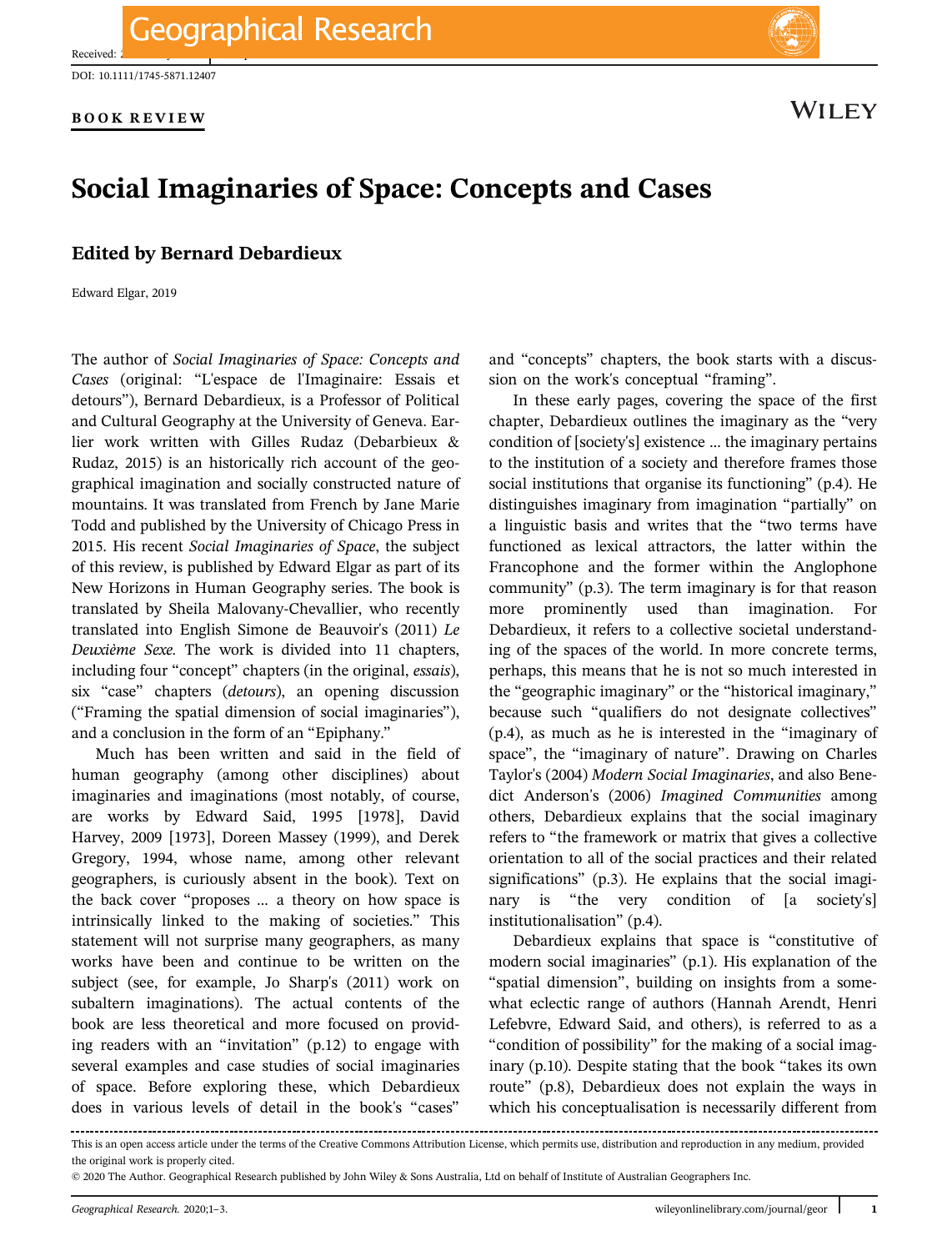# **2** BOOK REVIEW

those in the already existing rich accounts by Lefebvre (1991), Soja (1989), and others. What we are left with, instead, is a rather loose commitment to the idea that every community, regardless of its size, must imagine itself spatially as a community. Few geographers would disagree with that proposition; more, however, would question the novelty of such a premise.

The six cases, but also the book's many more examples and case studies, range from the Arab Spring, to Little Italy in New York, the National Aeronautics and Space Administration (NASA) photos of Earthrise, and beyond. They serve as reminders that social imaginaries unfold in and are constitutive of a large variety of different scales (the neighbourhood, the city, the state, and indeed, the globe). The first example, which is not presented as a "case" but nevertheless is explored in great depth, covers the social imaginaries associated with and constitutive of the "football game as an institution" (p.14). Debardieux uses the example of football to illustrate how social practices (rules) and their signification (emotions, affects) are determined by their spatial context (the football pitch, the goalpost, and the stadium). Only a few pages later our attention is moved to the "spatiality of the public sphere" at the time of the well-known demonstrations and protests in Tiananmen Square, Tahrir Square, Madrid, and elsewhere. The multiplicity of these and other protests, heterogeneous in their makeup and demands, and diverse in their spatial strategies and uses of space, appears merged and conflated to facilitate a comparison with the spatial practices and social imageries associated with a football match. The next page is dedicated to "the imaginary of the city" and the one thereafter focuses on "geographical categorisation." (pp.26, 27). The speed with which topics, concepts, and ideas are discussed, admittedly, left me feeling a bit confused about the author's intentions.

The institution, social imaginary, and spaces of the state receive special attention in the book. Concept chapter 2, which is among the longest, is entitled "state imaginary of territory". The first half draws on Hobbes' *Leviathan* and Moore's *Utopia* to make the argument that they are "not only illustrative, but also founding, each in its own way, of a new territorial conception of the modern state" (p.40). Those familiar with Elden's (2013) *Birth of Territory* will question the historical accuracy and novelty of this argument, especially considering that the chapter does not offer insights not already discussed by Elden and others. Statements such as "maps represent and operationalise state territoriality" (p.52) will not cause surprise among geographers or cartographers. The idea, moreover, that "obstacle-walls at the edges of states … have been given up in the modern period" (p.54) might not persuade those familiar with the unprecedented number of walls that currently are being built around the world. Key literature on the border, maps, and walls seems to have been ignored in this chapter (especially writings by Étienne Balibar, Wendy Brown, and Brian Harley).

Empirical explorations into the "state imaginary", which were introduced conceptually in the preceding section, are found in Chapters 5 and 6, entitled: "Case 2: England at the time of the Tudors and Stuarts, of the selfrepresentation of the modern state" and "Case 3: Science and State Imaginary in Colonial Indochina". The Indochina chapter includes references to fertile work by James Scott and Willem van Schendel, but also alerts readers, albeit maybe too fleetingly, to Indigenous conceptualisations of territory. The history and politics of the term "Indochina", a postcolonial French category, unfortunately remain unexplored. The two chapters rely predominantly, if not exclusively, on secondary literature whilst many of the images appear borrowed from websites (British Library and Wikipedia).

The remainder of the book explores imaginaries both "national" (Chapters 7 and 8) and "post-national" (Chapters 9 to 11). The national imaginary is analysed through signature architectures (the *Pantheon* and the *Lycée Henri-IV* in Paris), public spaces (train stations, post offices), the concept of the "capital city", the 2015 Charlie demonstrations, and places of remembrance (Ground Zero) among others. It must be said that many of these representations, materialities, and conceptions of space are situated in familiar places in the West. They appear, moreover, to consolidate the idea of a specific state imaginary. It would have been interesting, perhaps, also to look at places that undermine the myth of a coherent national singularity and, consequently, obstruct and challenge the process of the "naturalisation of the nation" (p.124). Where in the French national imagination, for instances, are the banlieue? How does race feature in the experience of a visit to the Pantheon, or a train station? Debardieux articulates scepticism of the idea "that the Pantheon and its ceremonies strike all French people in the same way" but, in the same sentence, expresses unfamiliarity "of any study or research on this subject" (p.116).

A different kind of engagement with the large and growing body of postcolonial geography, see for instance Kipfer (2011), also would have helped in balancing the last three chapters on "post-national political imaginaries of space"—one conceptual, the other two "cases". Theoretical discussions in these chapters, which, like the others preceding them, felt quite broad in scope, moved from the "right to be stateless", to "de-statisation" globalisation, and "re-localisation". The implicit and explicit emphasis on capitalist globalisation and liberal values as